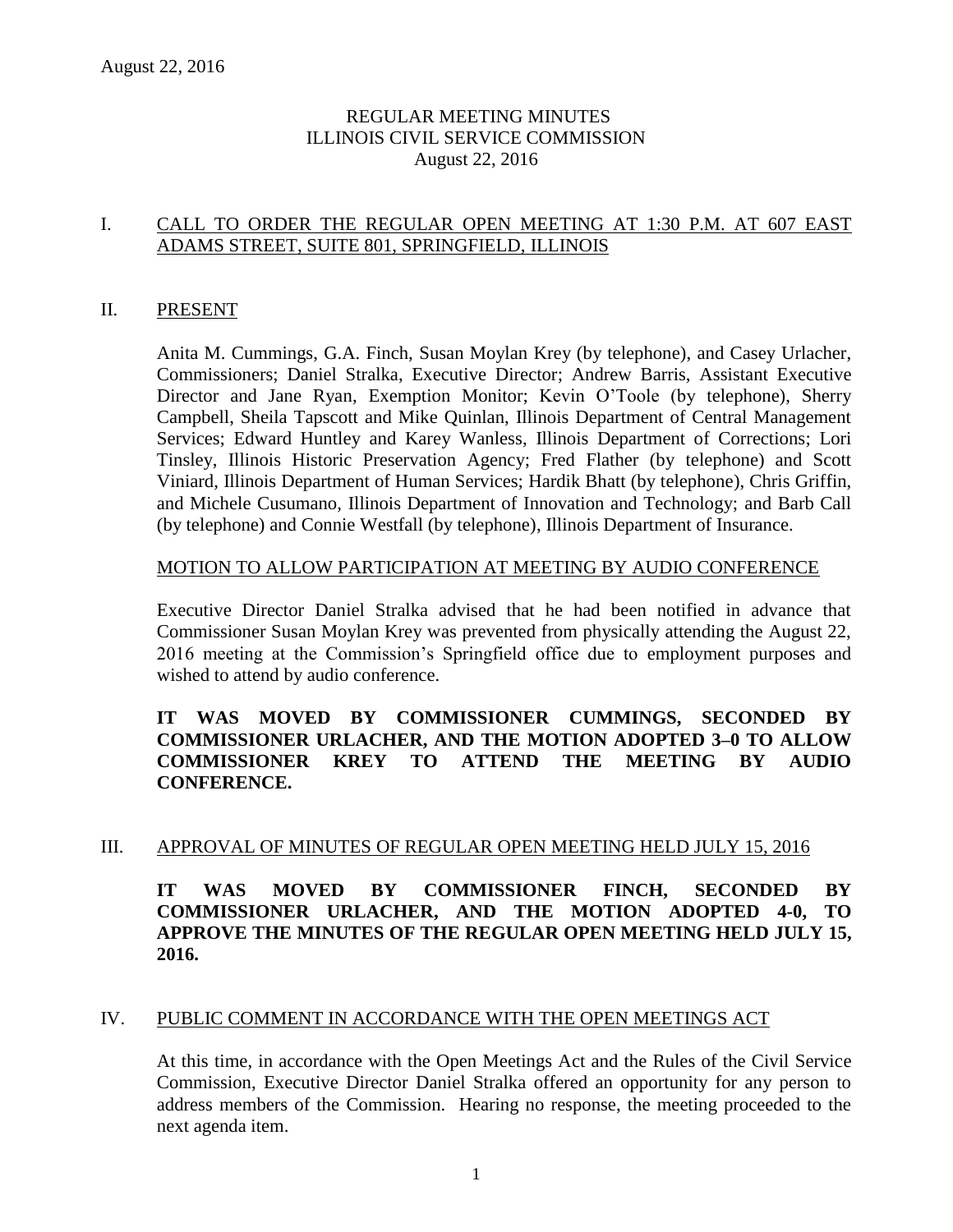#### $V<sub>1</sub>$ EXEMPTIONS UNDER SECTION  $4d(3)$  OF THE PERSONNEL CODE

# A. Report on Exempt Positions from Department of Central Management Services

| <u>Agency</u> | Total<br>Employees | Number of Exempt<br>Positions |
|---------------|--------------------|-------------------------------|
|               |                    |                               |
|               |                    |                               |
|               |                    |                               |
|               |                    |                               |
|               |                    |                               |
|               |                    |                               |
|               |                    |                               |
|               |                    |                               |
|               |                    |                               |
|               |                    |                               |
|               |                    |                               |
|               |                    |                               |
|               |                    |                               |
|               |                    |                               |
|               |                    |                               |
|               |                    |                               |
|               |                    |                               |
|               |                    |                               |
|               |                    |                               |
|               |                    |                               |
|               |                    |                               |
|               |                    |                               |
|               |                    |                               |
|               |                    |                               |
|               |                    |                               |
|               |                    |                               |
|               |                    |                               |
|               |                    |                               |
|               |                    |                               |
|               |                    |                               |
|               |                    |                               |
|               |                    |                               |
|               |                    |                               |
|               |                    |                               |
|               |                    |                               |
|               |                    |                               |
|               |                    |                               |
|               |                    |                               |
|               |                    |                               |
|               |                    |                               |
|               |                    |                               |
|               |                    |                               |
|               |                    |                               |
|               |                    |                               |
|               |                    |                               |
|               |                    |                               |
|               |                    |                               |
|               |                    |                               |
|               |                    |                               |
|               |                    |                               |
|               |                    |                               |
|               |                    |                               |
|               |                    |                               |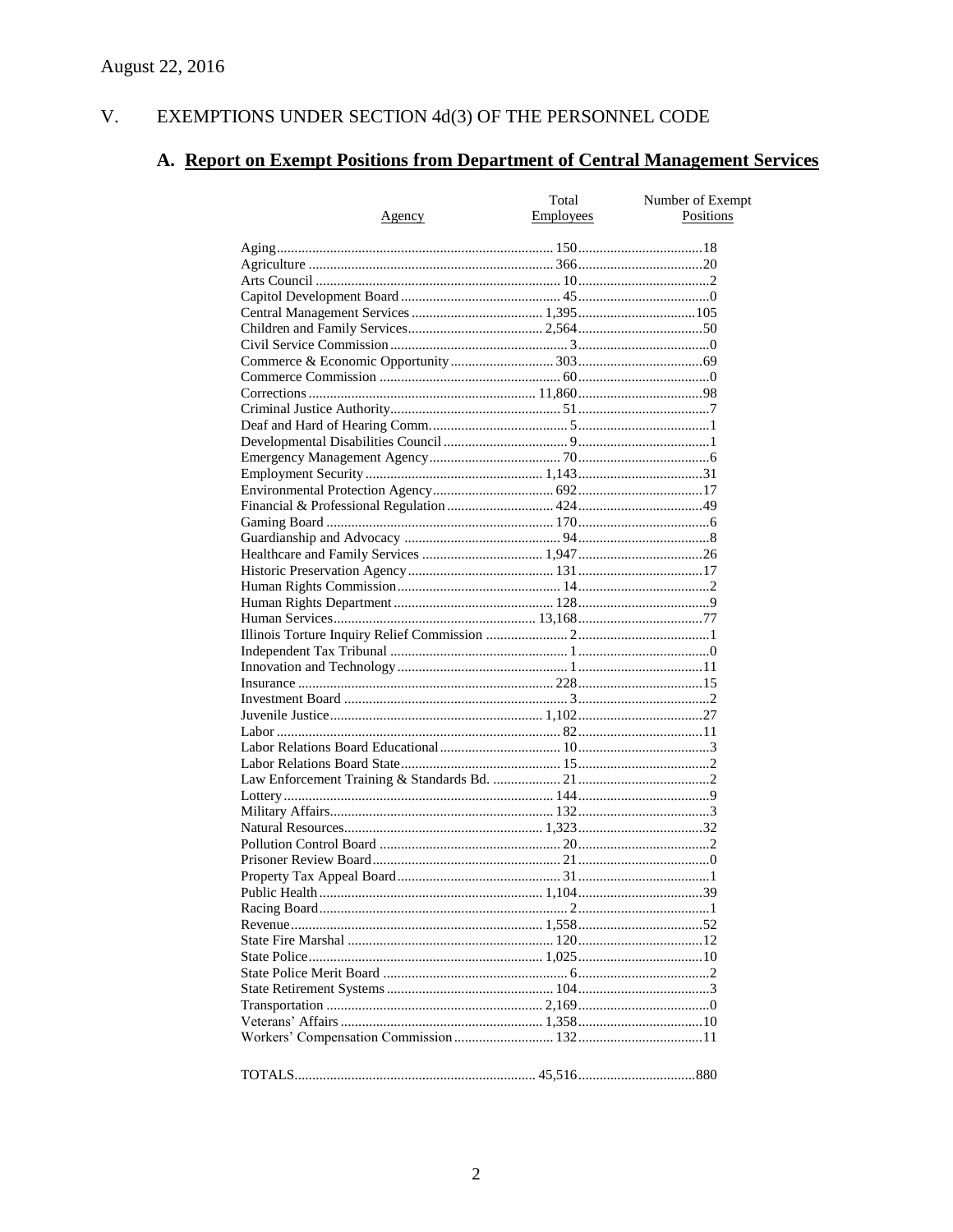#### **B. Governing Rule – Section 1.142 Jurisdiction B Exemptions**

- a) The Civil Service Commission shall exercise its judgment when determining whether a position qualifies for exemption from Jurisdiction B under Section 4d(3) of the Personnel Code. The Commission will consider any or all of the following factors inherent in the position and any other factors deemed relevant to the request for exemption:
	- 1) The amount and scope of principal policy making authority;
	- 2) The amount and scope of principal policy administering authority;
	- 3) The amount of independent authority to represent the agency, board or commission to individuals, legislators, organizations or other agencies relative to programmatic responsibilities;
	- 4) The capability to bind the agency, board or commission to a course of action;
	- 5) The nature of the program for which the position has principal policy responsibility;
	- 6) The placement of the position on the organizational chart of the agency, board or commission;
	- 7) The mission, size and geographical scope of the organizational entity or program within the agency, board or commission to which the position is allocated or detailed.
- b) The Commission may, upon its own action after 30 days notice to the Director of Central Management Services or upon the recommendation of the Director of the Department of Central Management Services, rescind the exemption of any position that no longer meets the requirements for exemption set forth in subsection (a). However, rescission of an exemption shall be approved after the Commission has determined that an adequate level of managerial control exists in exempt status that will insure responsive and accountable administrative control of the programs of the agency, board or commission.
- c) For all positions currently exempt by action of the Commission, the Director of Central Management Services shall inform the Commission promptly in writing of all changes in essential functions, reporting structure, working title, work location, position title, position number or specialized knowledge, skills, abilities, licensure or certification.
- d) Prior to granting an exemption from Jurisdiction B under Section 4d(3) of the Personnel Code, the Commission will notify the incumbent of the position, if any, of its proposed action. The incumbent may appear at the Commission meeting at which action is to be taken and present objections to the exemption request.

(Source: Amended at 34 Ill. Reg. 3485, effective March 3, 2010)

\* \* \*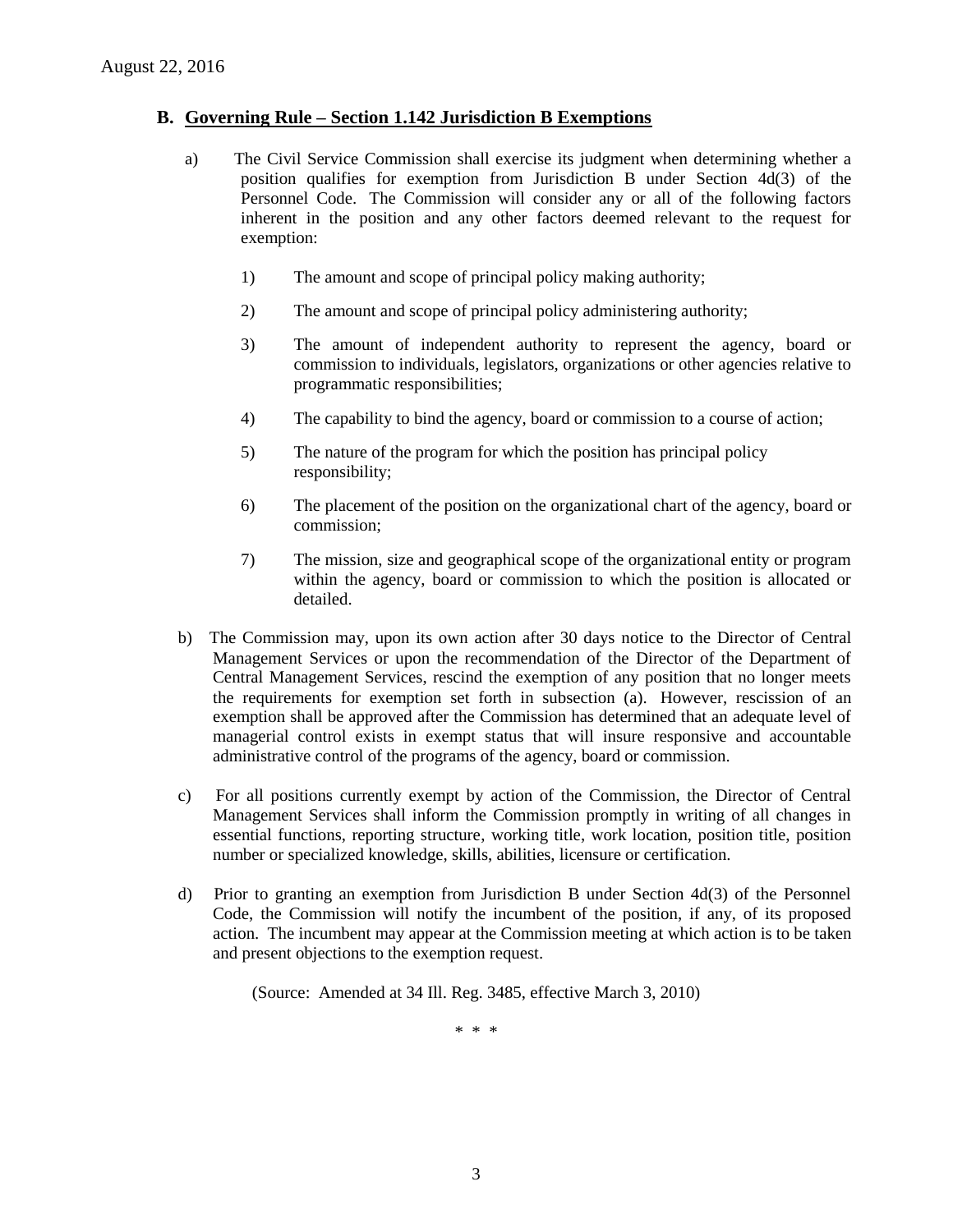### **C. Requests for 4d(3) Exemption**

Executive Director Daniel Stralka reported the following:

 $\triangleright$  As to Items C and G, these are both requests from the Department of Innovation and Technology (DoIT) for a Manager of Human Capital Management and a Manager of Business Intelligence. Both these positions report to the Enterprise Resource Planning (ERP) Program Director who reports to the Secretary of DoIT. As a point of information, both these positions are presently coded to Central Management Services (CMS) but will be transferred to DoIT in the near future.

Last August the Commission approved 36 month term exemptions for seven positions in ERP from 20 that were originally submitted. These were described as the key project managers by the Secretary when originally presented. After one year of operation, the agency has returned to the Commission seeking an additional two exemptions.

The Human Capital Management position will have principal policy responsibility for implementing the replacement of a variety of human resources related applications including a base information management system that integrates with timekeeping and payroll across 59 agencies, boards and commissions as well as the Comptroller's and Treasurer's offices. The Business Intelligence position will have similar responsibilities but with regard to the use of the various data that State entities collect and maintain in the performance of their statutory responsibilities. Along with the exempt Work Management position these three positions cover all subject matter facets of the ERP program – financial, human resources and data. Given the substantial nature of the subject matter responsibilities and after reviewing other exempt ERP positions and concluding that any overlap is minimal, Staff recommended approval of these two requests for a term to end in August 2018 which coincides with the end of the terms of the other exempt ERP positions. While the agency was seeking a term to expire in 2019, it is the Staff's position that it is more administratively efficient for all ERP terms to expire simultaneously. That way, assuming there is a request to extend the exemptions, they can all be heard and determined at one time.

Chris Griffin responded that the agency was seeking 36 month term exemptions due to the depth and breadth of their wave of the ERP program. After one year, the experience of ERP is that it will take over three years for the financial wave alone. Hardik Bhatt added that they want to attract the right candidates for these positions. Private sector candidates recognize the tremendous amount of tenure needed to get these waves done. A 36 month position is more attractive than a 24 month position. Commissioner Cummings inquired about the type of commitment they expected from candidates. Hardik Bhatt replied that candidates do not want to commit to only 24 months as opposed to 36 months, especially knowing that it is a 36-48 month project.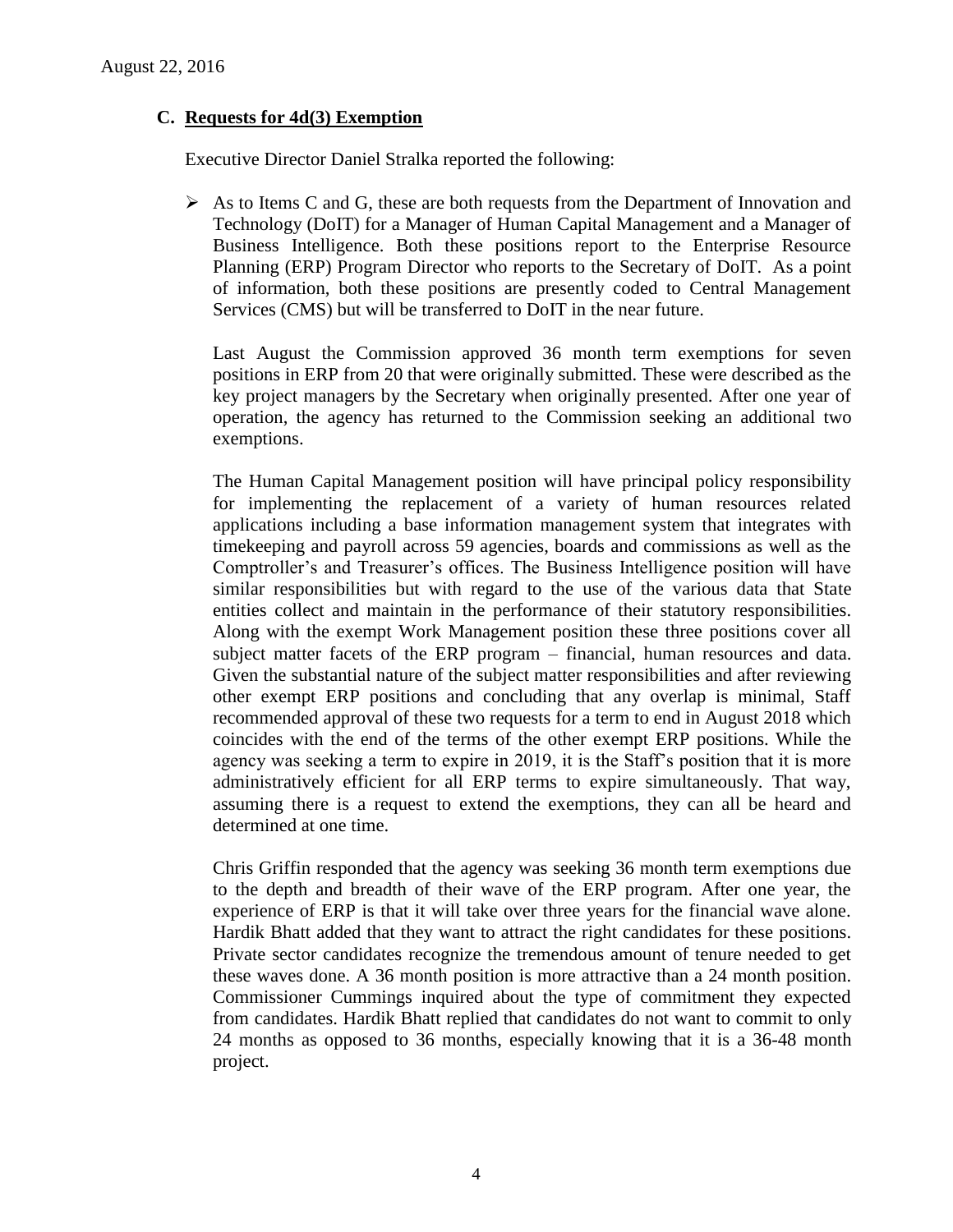- $\triangleright$  As to Item D, this request is for a Deputy Chief of Operations at the Department of Corrections (DOC), a position that reports to the Chief of Operations who reports to the Public Safety Officer who reports to the Director. This position has principal policy responsibility – development, training, implementation, inspection and monitoring – for statewide security practices and procedures at correctional facilities. This includes specialized response teams at DOC as well as offender transportation. The Operations division has responsibility for all correctional facilities and approval of this request would result in a total of five exempt positions in this program area. The agency has indicated that no additional requests are being considered. For these reasons, Staff recommended approval of this request.
- $\triangleright$  As to Item E, this request is for a Media Administrator position at the Department of Insurance, a position that reports to the Director. This is part of the ongoing effort to return Media Administrator duties back to their subject matter agency. The CMS position which handled Insurance and Aging has been clarified so that Insurance duties are no longer duplicated. These positions have been granted exemption consistently in the past so Staff recommended approval of this request. Commissioner Krey inquired if the position had been filled. Barb Call replied that it was filled in July.
- $\triangleright$  As to Item F, this request is for a Chief Administrative Officer at DoIT, a position that reports to the Secretary. This position plays a supporting role and has principal policy for all administrative operations of the agency such as legal, human resources, procurement and property management. It is roughly equal to the Chief of Staff position which formerly had authority over these support programs. The Chief of Staff remains responsible for the fiscal, legislative and public information support programs. It appears the agency split these support responsibilities between the two positions. While these support programs are headed by their own exempt positions, it is not unusual for there to be an intermediate organizational level between them and the agency head. For these reasons, Staff recommended approval of this request.
- $\triangleright$  As to Item H, this request is for a Comptroller at CMS that reports to the Chief Financial Officer (CFO) who reports to the Director. It transfers the Administrative and Regulatory Shared Services Center CFO functions to CMS after which the Shared Services position will be abolished. This is part of the Shared Services Center closing process. The position formulates and implements policies and procedures for financial management and reporting, accounting, and payroll. CMS is the lead agency for revolving funds impacting numerous other state agencies and develops and implements accounting and reporting practices in relation to these funds. This position will determine and implement practices regarding rates, billing, accounts receivable/payable, debt write-offs, etc. The Comptroller and CMS often negotiate changes in these practices which are then rolled out to other agencies. We have been assured that due to the unique nature of CMS' role that other agencies will not be submitting similar requests. Staff recommended approval of this request.

Commissioner Krey inquired if this was just a transfer of the position. Jane Ryan replied affirmatively. Commissioner Cummings then inquired if the position was being moved. Mike Quinlan replied that from a transactional standpoint, the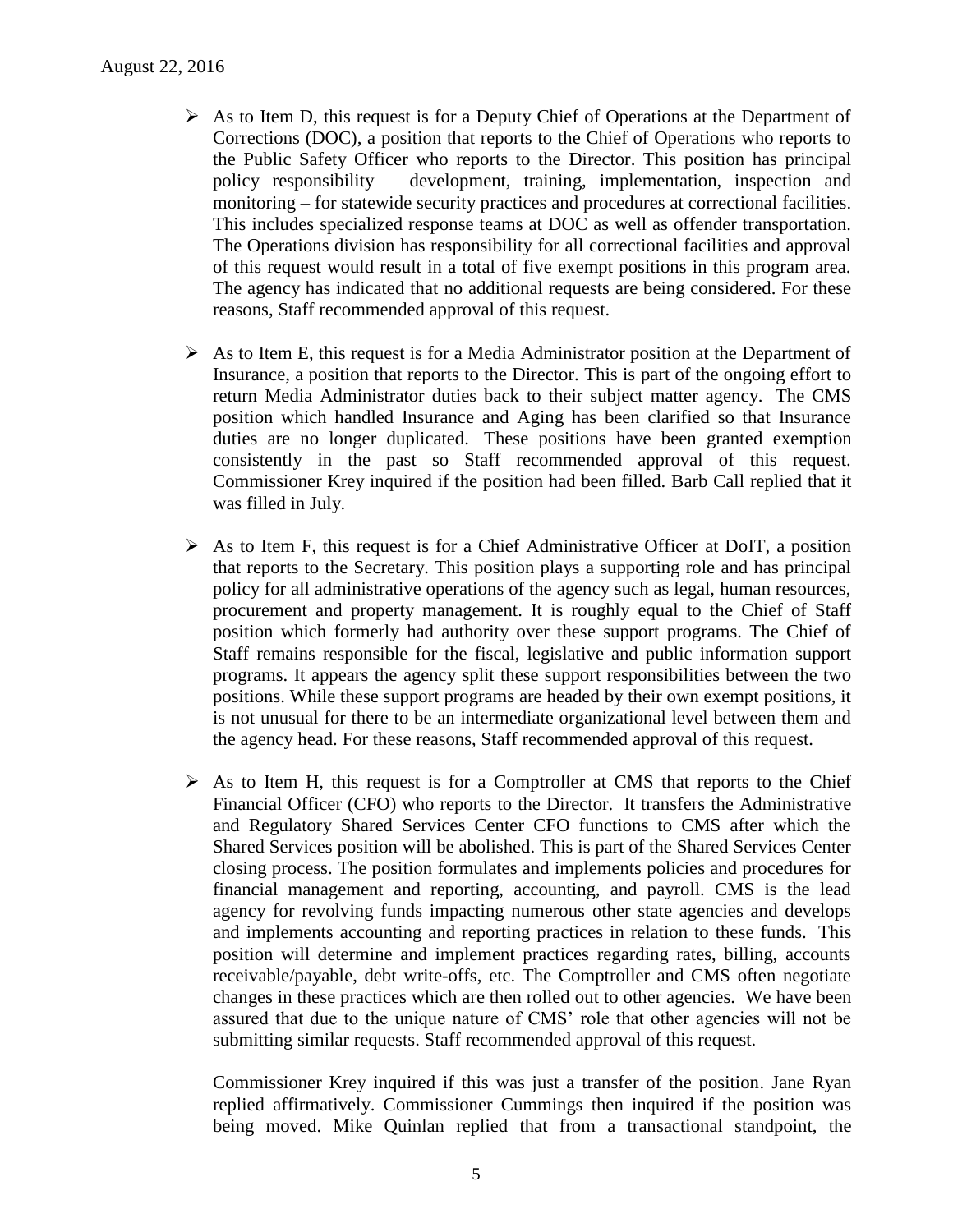incumbent employee must be separated from the position before it can be abolished which is why this exemption needs to be established first before the Shared Services Center position can be abolished. Commissioner Cummings wanted to know how long these transactions would take. Mike Quinlan replied that it can all be done in one day.

Exemption Monitor Jane Ryan reported the following:

- $\triangleright$  As to Items I1 and I2, these requests are for the Assistant Wardens of Programs and Operations at the Kewanee Correctional Center in the Department of Corrections. The positions report to the Warden, who reports to the Deputy Director (North) who reports to Chief of Operations, who reports to the Public Safety Officer who reports to the Director. The Kewanee Correctional Center is the former Kewanee Juvenile Justice Facility that is being repurposed as a correctional facility. It is scheduled to begin receiving offenders on or about October 1, 2016. Since this is a standalone Corrections facility and the Commission has traditionally allowed exemptions for similar positions at other Corrections facilities, Staff recommended approval of these requests. Commissioner Cummings inquired if the Juvenile Justice facility was being eliminated. Edward Huntley responded affirmatively.
- $\triangleright$  As to Item J, the agency has asked to continue Item J. Staff had no objection to this request.

# **IT WAS MOVED BY COMMISSIONER URLACHER, SECONDED BY COMMISSIONER FINCH, AND THE MOTION ADOPTED 4-0 TO GRANT THE EXEMPTION REQUESTS FOR THE FOLLOWING POSITIONS:**

- **D: Deputy Chief of Operations (DOC)**
- **E: Media Administrator-Department of Insurance (DOI)**
- **F: Chief Administrative Officer (DoIT)**
- **H: Comptroller, Office of Finance & Management (CMS)**
- **I1: Assistant Warden of Programs-Kewanee Correctional Center (DOC)**
- **I2: Assistant Warden of Operations-Kewanee Correctional Center (DOC)**

**IT WAS MOVED BY COMMISSIONER CUMMINGS, SECONDED BY COMMISSIONER URLACHER, AND THE MOTION ADOPTED 4-0 TO GRANT THE EXEMPTION REQUESTS FOR THE FOLLOWING POSITIONS THROUGH AUGUST 2018:**

- **C: Manager of Human Capital Management (CMS)**
- **G: ERP Manager of Business Intelligence Development (CMS)**

**IT WAS MOVED BY COMMISSIONER CUMMINGS, SECONDED BY COMMISSIONER URLACHER, AND THE MOTION ADOPTED 4-0 TO CONTINUE THE FOLLOWING EXEMPTION REQUEST TO THE SEPTEMBER 2016 MEETING:**

**J: Equal Employment Opportunity Officer/Affirmative Action Officer (DJJ)**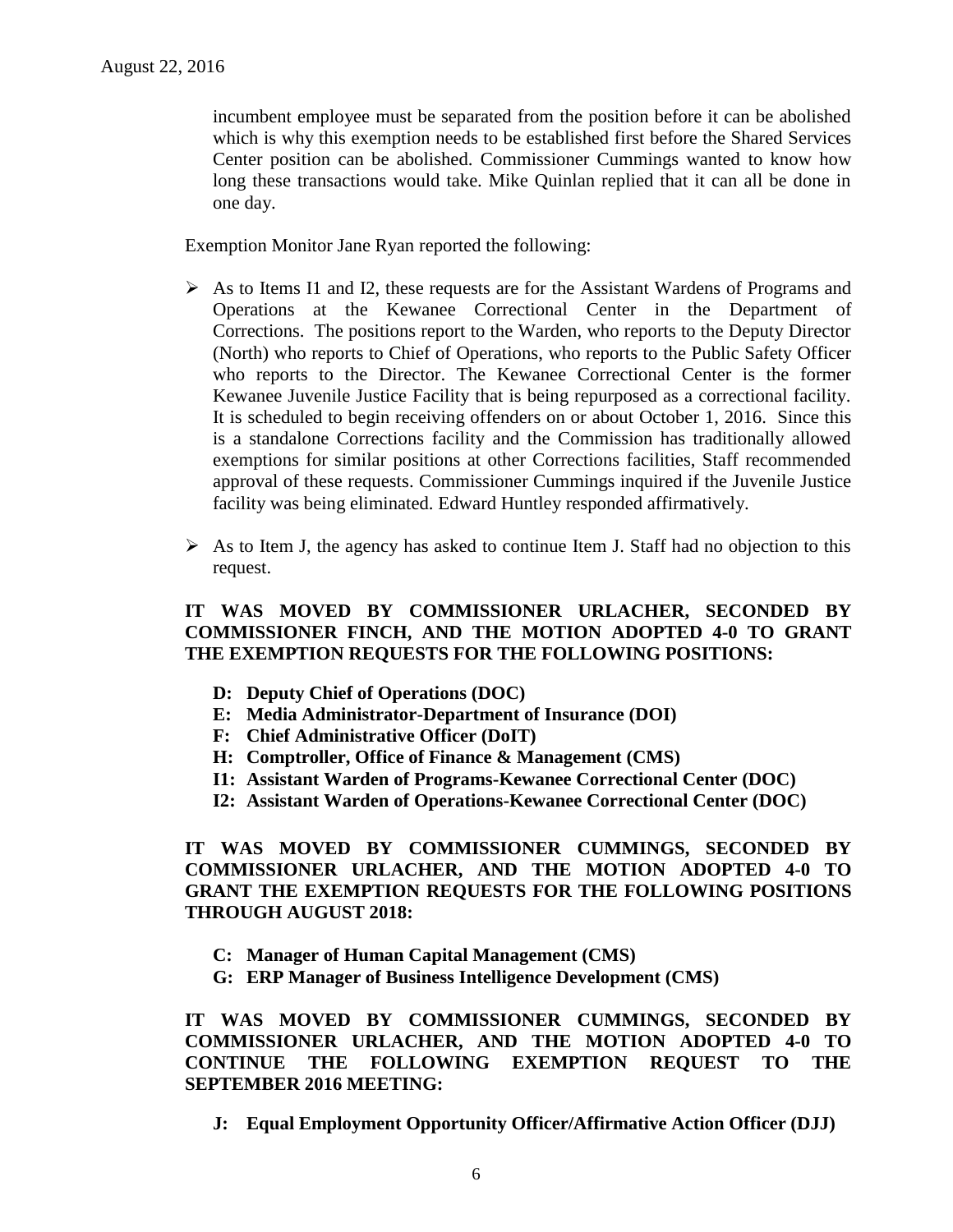# **The following 4d(3) exemption requests were granted on August 22, 2016:**

# **D. Illinois Department of Corrections**

| <b>Position Number</b>  | 40070-29-04-010-00-01                                                                        |  |
|-------------------------|----------------------------------------------------------------------------------------------|--|
| <b>Functional Title</b> | Deputy Chief of Operations                                                                   |  |
| Incumbent               | Mike Atchison                                                                                |  |
| Supervisor              | Chief of Operations, who reports to the Public Safety Officer who<br>reports to the Director |  |
| Location                | <b>Randolph County</b>                                                                       |  |

# **E. Illinois Department of Insurance**

| <b>Position Number</b>  | 40070-14-00-000-20-01 |  |
|-------------------------|-----------------------|--|
| <b>Functional Title</b> | Media Administrator   |  |
| Incumbent               | Vacant                |  |
| Supervisor              | Director              |  |
| Location                | <b>Cook County</b>    |  |

# **F. Illinois Department of Innovation and Technology**

| <b>Position Number</b>  | 40070-28-05-000-00-01               |  |
|-------------------------|-------------------------------------|--|
| <b>Functional Title</b> | <b>Chief Administrative Officer</b> |  |
| Incumbent               | Vacant                              |  |
| Supervisor              | Secretary                           |  |
| Location                | <b>Sangamon County</b>              |  |

# **H. Illinois Department of Central Management Services**

| <b>Position Number</b>  | 40070-37-50-200-00-01                               |  |
|-------------------------|-----------------------------------------------------|--|
| <b>Functional Title</b> | Comptroller                                         |  |
| Incumbent               | Vacant                                              |  |
| Supervisor              | Chief Financial Officer who reports to the Director |  |
| Location                | <b>Sangamon County</b>                              |  |

# **I1. Illinois Department of Corrections**

| <b>Position Number</b>  | 40070-29-67-200-00-01                                                                                                                                                |  |
|-------------------------|----------------------------------------------------------------------------------------------------------------------------------------------------------------------|--|
| <b>Functional Title</b> | Assistant Warden of Programs-Kewanee Correctional Center                                                                                                             |  |
| Incumbent               | Vacant                                                                                                                                                               |  |
| Supervisor              | Warden who reports to the Deputy Director (North) who reports to<br>the Chief of Operations, who reports to the Public Safety Officer<br>who reports to the Director |  |
| Location                | Henry County                                                                                                                                                         |  |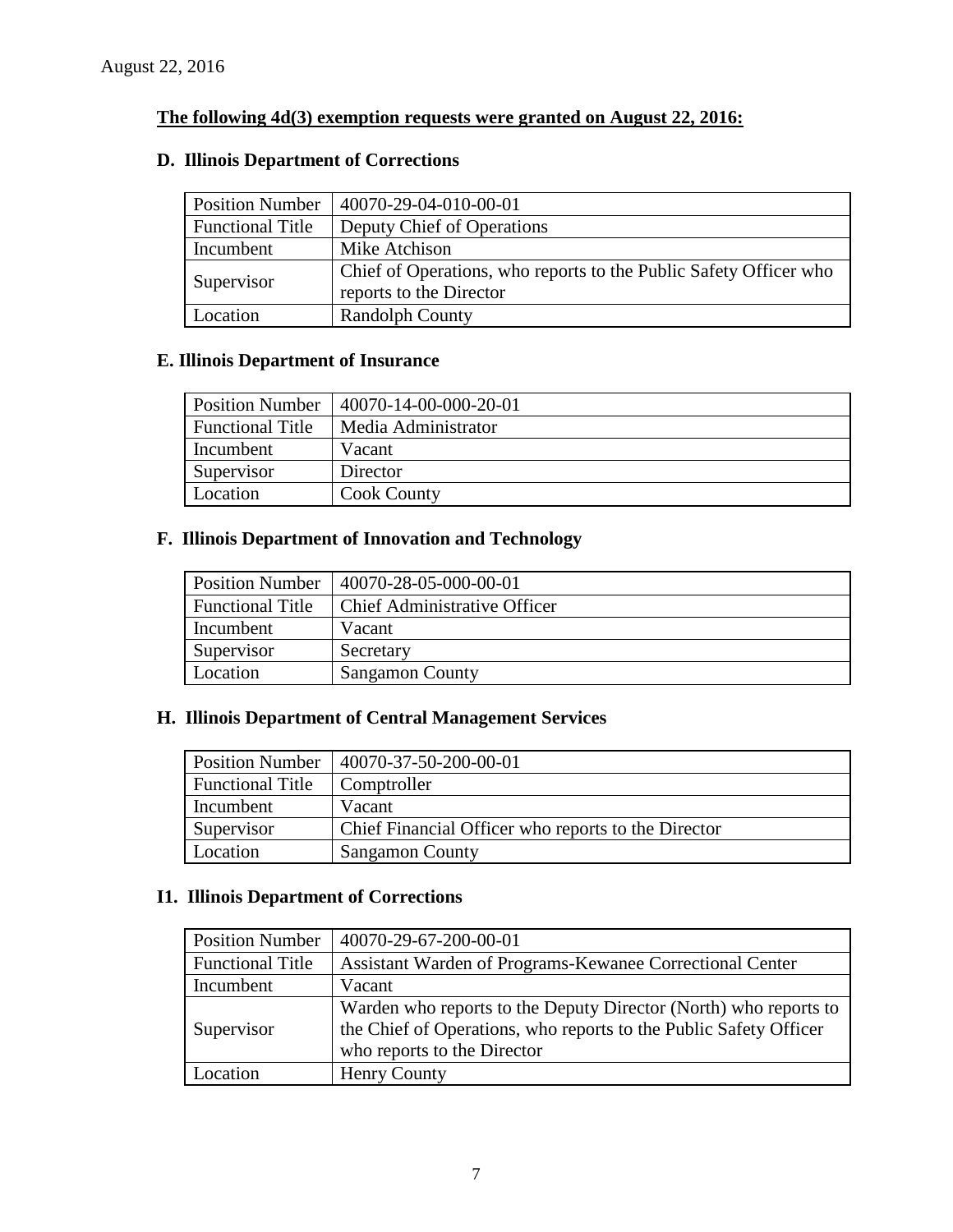| <b>Position Number</b>  | 40070-29-67-300-00-01                                                                                                                                                |  |
|-------------------------|----------------------------------------------------------------------------------------------------------------------------------------------------------------------|--|
| <b>Functional Title</b> | Assistant Warden of Operations-Kewanee Correctional Center                                                                                                           |  |
| Incumbent               | Vacant                                                                                                                                                               |  |
| Supervisor              | Warden who reports to the Deputy Director (North) who reports to<br>the Chief of Operations, who reports to the Public Safety Officer<br>who reports to the Director |  |
| ocation                 | Henry County                                                                                                                                                         |  |

# **I2. Illinois Department of Corrections**

# **The following 4d(3) exemption requests were granted on August 22, 2016 through August 2018:**

# **C. Illinois Department of Central Management Services**

| <b>Position Number</b>  | 40070-37-14-001-00-01                                            |  |
|-------------------------|------------------------------------------------------------------|--|
| <b>Functional Title</b> | Manager of Human Capital Management                              |  |
| Incumbent               | Vacant                                                           |  |
|                         | Director of the Enterprise Resource Planning Program, who        |  |
|                         | reports to Deputy Director-Bureau of Communication and           |  |
| Supervisor              | Computer Services, who reports to the Assistant Director, who in |  |
|                         | turn reports to the Director (will ultimately transition to the  |  |
|                         | Department of Innovation and Technology organization chart)      |  |
| ocation                 | <b>Sangamon County</b>                                           |  |

#### **G. Illinois Department of Central Management Services**

| <b>Position Number</b>  | 40070-37-14-005-00-01                                             |  |
|-------------------------|-------------------------------------------------------------------|--|
| <b>Functional Title</b> | Enterprise Resource Planning (ERP) Manager of Business            |  |
|                         | <b>Intelligence Development</b>                                   |  |
| Incumbent<br>Vacant     |                                                                   |  |
| Supervisor              | ERP Program Director who reports to the Deputy Director, BCCS,    |  |
|                         | who reports to the Assistant Director, who in turn reports to the |  |
|                         | Director (will ultimately transition to the Department of         |  |
|                         | Innovation and Technology organization chart)                     |  |
| ocation                 | <b>Sangamon County</b>                                            |  |

# **The following 4d(3) exemption request was continued to the September 2016 meeting:**

# **J. Illinois Department of Juvenile Justice**

|                         | Position Number   37015-27-00-000-10-01                 |  |
|-------------------------|---------------------------------------------------------|--|
| <b>Functional Title</b> | Equal Employment Opportunity Officer/Affirmative Action |  |
|                         | Officer                                                 |  |
| Incumbent               | Vacant                                                  |  |
| Supervisor              | Director                                                |  |
| Location                | <b>Sangamon County</b>                                  |  |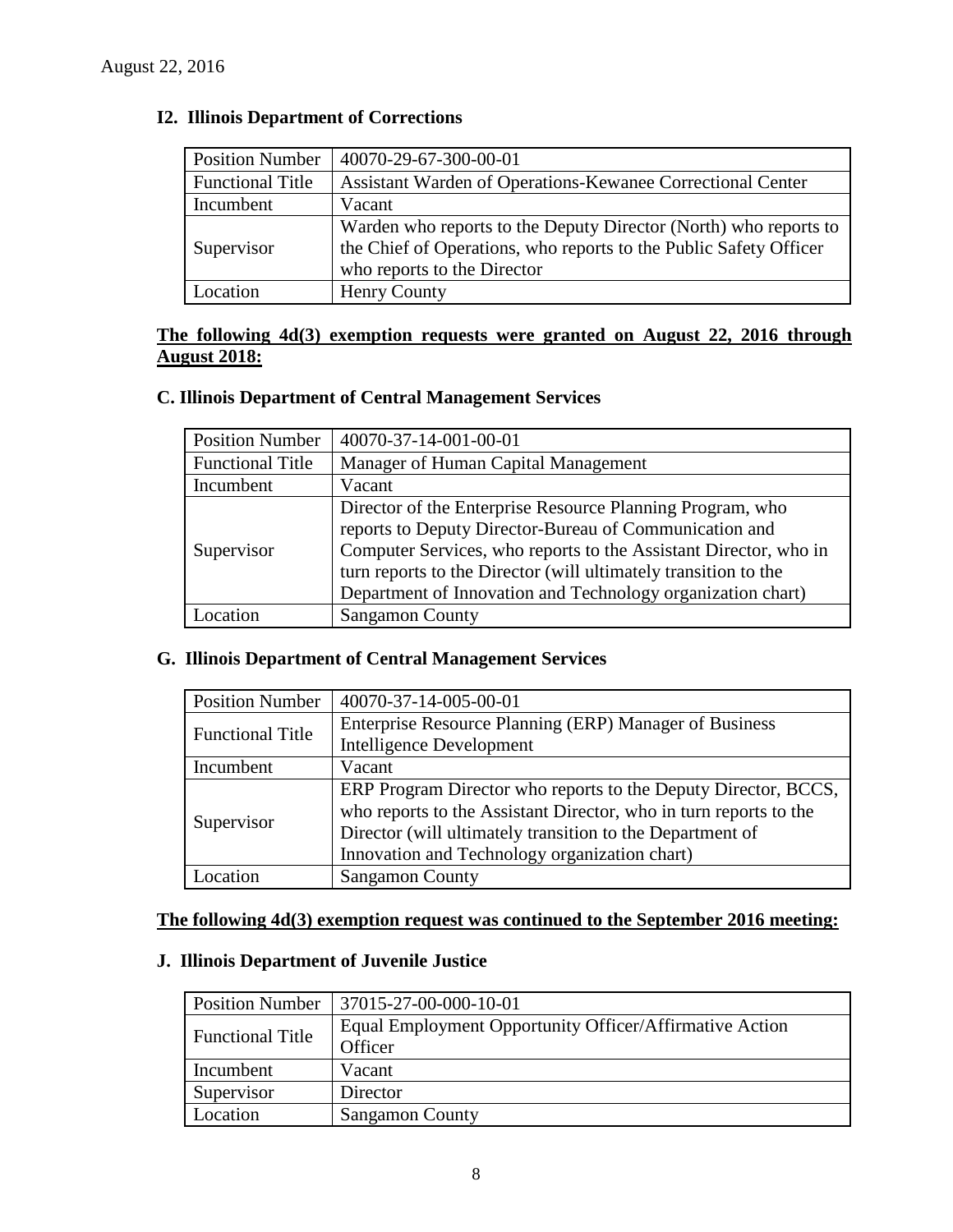### **K. Proposed Rescissions in accordance with Section 1.142(b) of the Rules of the Civil Service Commission**

As to the proposed rescissions, Executive Director Stralka indicated that they all had been continued from the Commission's May meeting.

 $\triangleright$  As to Item K1, the agency indicated to Staff that the position had been filled. Lori Tinsley provided a copy of the personnel system printout reflecting the appointment. As to Item K2, the agency indicated that a candidate recently accepted an offer of employment and will be starting next month. For these reasons, Staff recommended denial of these two proposed rescissions.

# **IT WAS MOVED BY COMMISSIONER KREY, SECONDED BY COMMISSIONER CUMMINGS, AND THE MOTION ADOPTED 4-0 TO DENY THE PROPOSED 4D(3) EXEMPTION RESCISSION FOR THE FOLLOWING POSITIONS:**

# **K1. State Historian/Manager ALPLM Research and Collections (HPA) K2. Director, Bureau of Pharmacy and Clinical Support (DHS)**

- $\triangleright$  As to Item K3, the agency indicated that it is waiting to hear back from the Governor's Office regarding two candidates for the position so Staff recommended continuing this proposed rescission to the Commission's November meeting.
- $\triangleright$  As to Items K4 K8, Staff first met with agency personnel and then followed up with the Director of Central Management Services two weeks ago but the agency had yet to provide the requested information so a report on the Property Management Bureau can be prepared for the Commission as was directed at the May meeting. Director Hoffman has assured Staff that his agency is working on providing the information and will meet again with Commission staff in plenty of time for a report to be prepared as was directed at the May meeting. Staff recommended continuing these proposed rescissions to the Commission's November meeting.
- $\triangleright$  As to Items K9 K21, these are all positions in the Illinois Office of Communication and Information. Director Hoffman informed Staff that the Governor's Office is in the process of preparing an Executive Order rescinding the previous Executive Order that created the Illinois Office of Communication and Information. Once this is done, the positions will be moved from CMS to their assigned agencies. Since these are all filled positions Staff was in agreement with the Director's request to continue these to the Commission's November meeting.

# **IT WAS MOVED BY COMMISSIONER URLACHER, SECONDED BY COMMISSIONER FINCH, AND THE MOTION ADOPTED 4-0 TO CONTINUE TO NOVEMBER 2016 THE PROPOSED 4D(3) EXEMPTION RESCISSION FOR THE FOLLOWING POSITIONS:**

- **K3. Deputy Director of Programs (Arts Council)**
- **K4. Region 7 Property Manager (CMS)**
- **K5. Property Manager-Transactions-Central and South Regions (CMS)**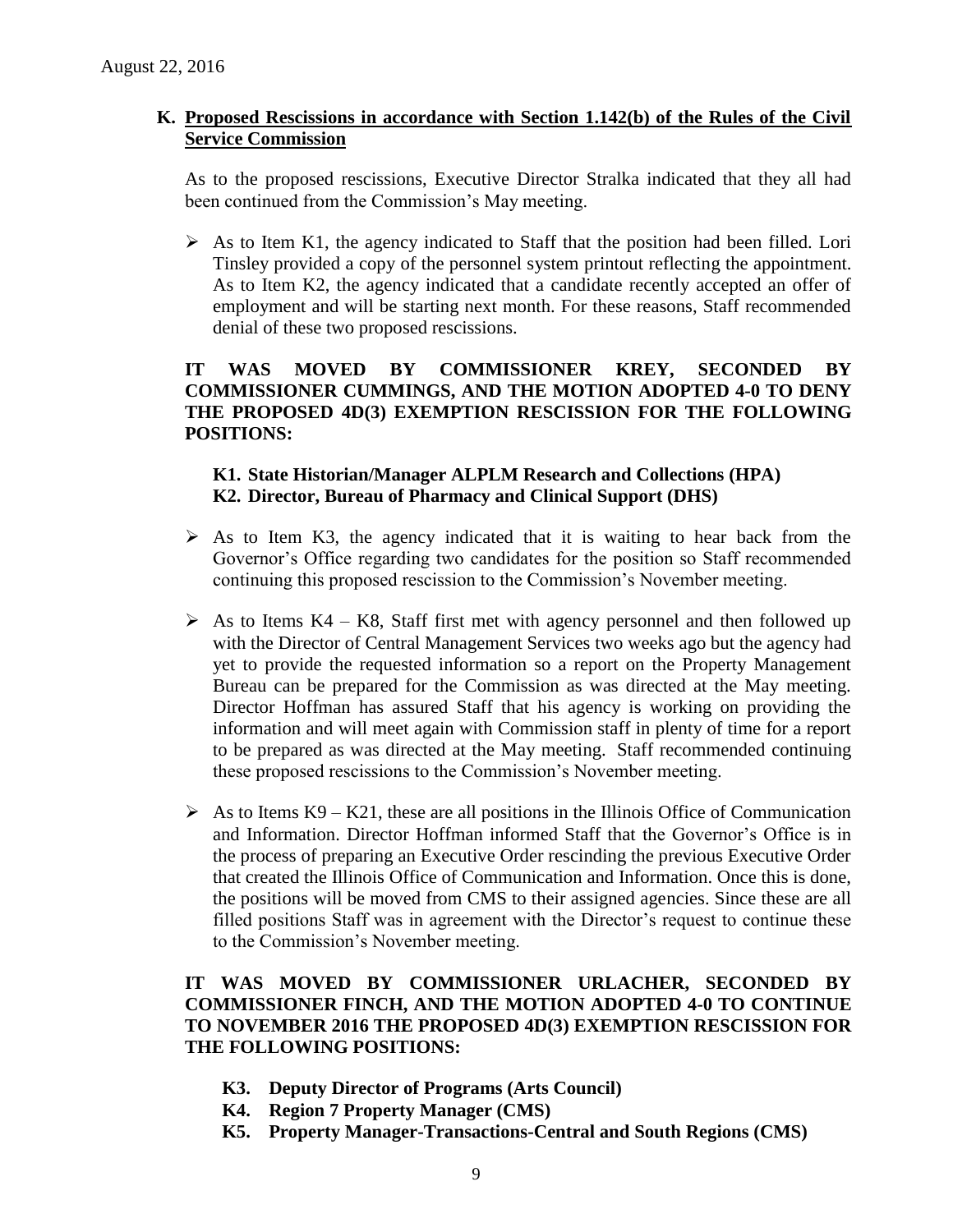- **K6. Property Management, Transactions & Property Administration (CMS)**
- **K7. Property Management, Transactions-Chicago and North Regions (CMS)**
- **K8. Property Management, Transactions and Property Administration Real Property (CMS)**
- **K9. Deputy Director-Office of Communication and Information (CMS)**
- **K10. Media Administrator-Aging (CMS)**
- **K11. Media Administrator-Commerce and Economic Opportunity (CMS)**
- **K12 Media Administrator-Financial & Professional Reg. and Revenue (CMS)**
- **K13. Media Administrator-Human Rights (CMS)**
- **K14. Media Administrator-Corrections (CMS)**
- **K15. Media Administrator-Labor and Workers' Compensation (CMS)**
- **K16. Media Administrator-Public Health (CMS)**
- **K17. Media Administrator-Public Health (CMS)**
- **K18. Media Administrator-Healthcare (CMS)**
- **K19. Media Administrator-Transportation (CMS)**
- **K20. Media Administrator-Emergency Management (CMS)**
- **K21. Media Administrator-Veterans' Affairs (CMS)**
- $\triangleright$  As to Item K22 this is the Manager of the Division of Alcoholism and Substance Abuse (DASA) at the Department of Human Services (DHS). This was on May's agenda because the agency had indicated that the position was going to be abolished due to a reorganization last November. When it was not abolished it was put up for rescission. The position is presently vacant. The agency has indicated that the reorganization is presently on hold due to the State's budget situation while also contending that it is unable to appoint someone to the position due to the reorganization being in limbo. It remains unclear to Staff why the agency would be filling a position that is to be abolished in an upcoming reorganization. Fred Flather replied that in practice DASA was one of five divisions at DHS. It is headed by a Director level position. The gist of the reorganization – to put DASA under the Division of Mental Health – had been around a long time but not done yet. There is presently a person, Maria Bruni, in the position doing the job. Commissioner Cummings asked if Maria Bruni was going to be serving as the Director. Fred Flather indicated she was and is doing the job now. Commissioner Urlacher inquired how long Maria Bruni has been with the agency. Fred Flather indicated for over ten years. Commissioner Urlacher then asked why the agency waited so long in this case. Fred Flather said he had no answer for that. Executive Director Stralka pointed out to the Commissioners that Fred Flather has used the phrases "in the position" and "doing the job" with respect to Maria Bruni. Those do not mean the same thing. He noted that while Bruni may be doing the job, she is not in the position nor is she temporarily assigned to it. She actually occupies a position subordinate to this. He also noted that the agency has never indicated to Staff that Maria Bruni would be appointed to the position up for consideration. Executive Director Stralka concluded by noting that if the reorganization falls through, the agency can return to the Commission and request to have the exemption reinstated. Fred Flather replied that the agency would prefer not to have to do so. Commissioner Finch then asked if the position is called a manager even though it is in charge of a program. Fred Flather replied affirmatively.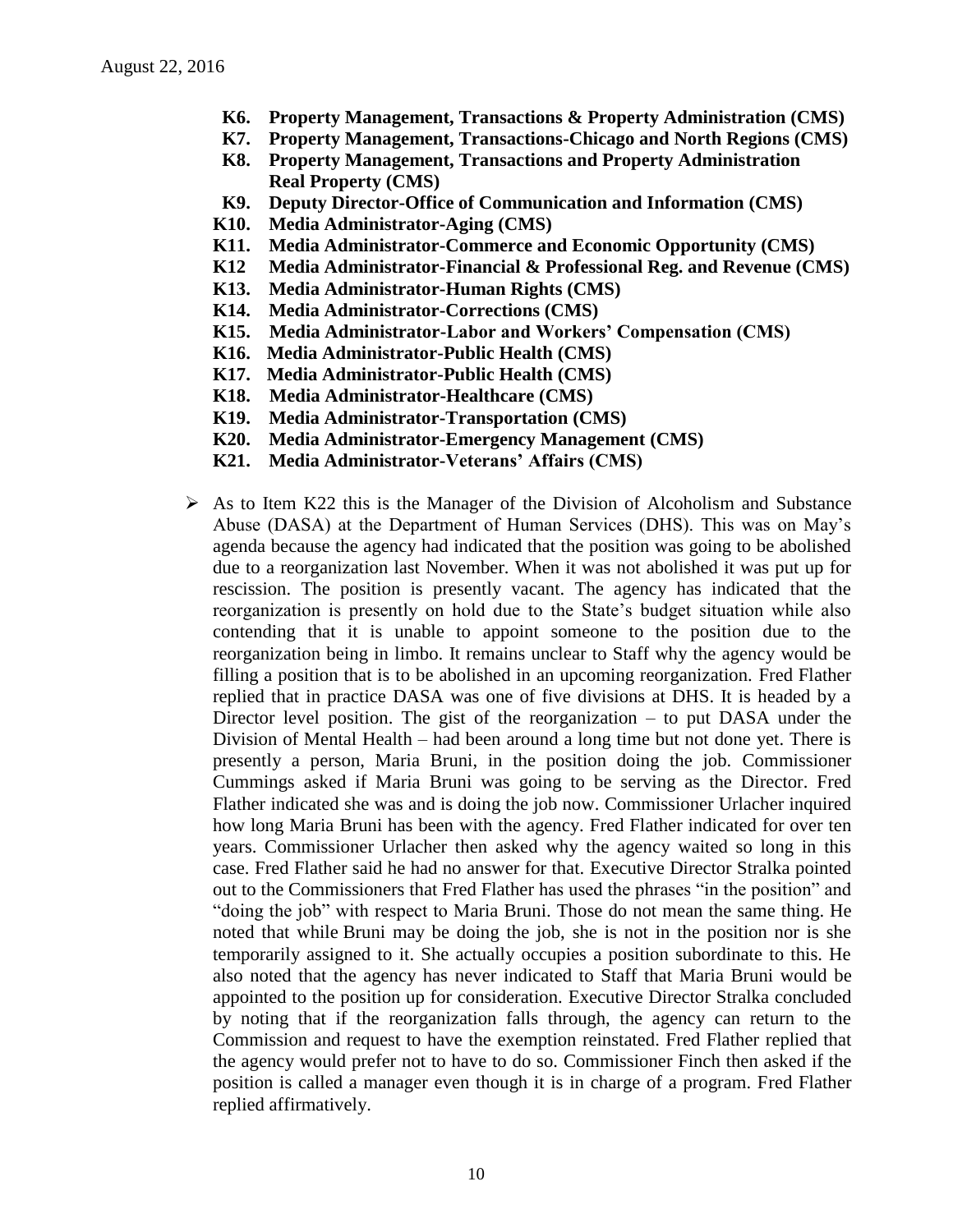# **IT WAS MOVED BY COMMISSIONER KREY, SECONDED BY COMMISSIONER CUMMINGS, AND THE MOTION ADOPTED 3-1 WITH COMMISSIONER FINCH VOTING NO, TO RESCIND THE 4D(3) EXEMPTION FOR THE FOLLOWING POSITION:**

#### **K22. Manager, Alcoholism and Substance Abuse Division (DHS)**

 $\triangleright$  As to Item K23, this is the Associate Director of Hospital Operations at DHS in the Division of Mental Health. It has been vacant a little over three years. It was up for rescission in May but continued because the agency indicated it was proceeding with an appointment. That appointment apparently fell through and it remains vacant. The agency contends that the failure to get approval from the Governor's Office and the current budget situation combined with salary demands of potential appointees are preventing it from filling the position. Fred Flather explained that Diana Knaebe, the new Director of Mental Health, came in to a barebones staff. He then went through the ten key administrative staff positions she has filled in the last ten months. This is the last vacant position for her to fill on her leadership team. He requested some additional time for her to make this appointment.

# **IT WAS MOVED BY COMMISSIONER KREY, SECONDED BY COMMISSIONER URLACHER, AND THE MOTION ADOPTED 4-0 TO CONTINUE TO NOVEMBER 2016 THE PROPOSED 4D(3) EXEMPTION RESCISSION FOR THE FOLLOWING POSITION:**

# **K23. Associate Director-Hospital Operations (DHS)**

### **The following proposed 4d(3) exemption rescissions were denied on August 22, 2016:**

| <b>Item</b> | <b>Position Number</b> | Agency     | <b>Functional Title</b>                                   |
|-------------|------------------------|------------|-----------------------------------------------------------|
| K1          | 40070-48-52-000-00-01  | <b>HPA</b> | State Historian/Manager ALPLM Research<br>and Collections |
|             | 40070-10-89-200-00-01  | <b>DHS</b> | Director, Bureau of Pharmacy & Clinical<br>Support        |

### **The following proposed 4d(3) exemption rescissions were continued to November 2016 on August 22, 2016:**

| <b>Item</b>    | <b>Position Number</b> | <b>Agency</b> | <b>Functional Title</b>                                               |
|----------------|------------------------|---------------|-----------------------------------------------------------------------|
| K <sub>3</sub> | 40070-50-90-200-00-01  | <b>IAC</b>    | Deputy Director Programs, Arts Council                                |
| K <sub>4</sub> | 40070-37-60-010-0701   | <b>CMS</b>    | <b>Region 7 Property Manager</b>                                      |
| K <sub>5</sub> | 40070-37-62-300-00-01  | <b>CMS</b>    | Property Manager, Transactions - Central<br>and South                 |
| K <sub>6</sub> | 40070-37-62-000-00-01  | <b>CMS</b>    | Property Management, Transactions &<br><b>Property Administration</b> |
| K7             | 40070-37-62-200-00-01  | <b>CMS</b>    | Property Management, Transactions,<br>Chicago & North Regions         |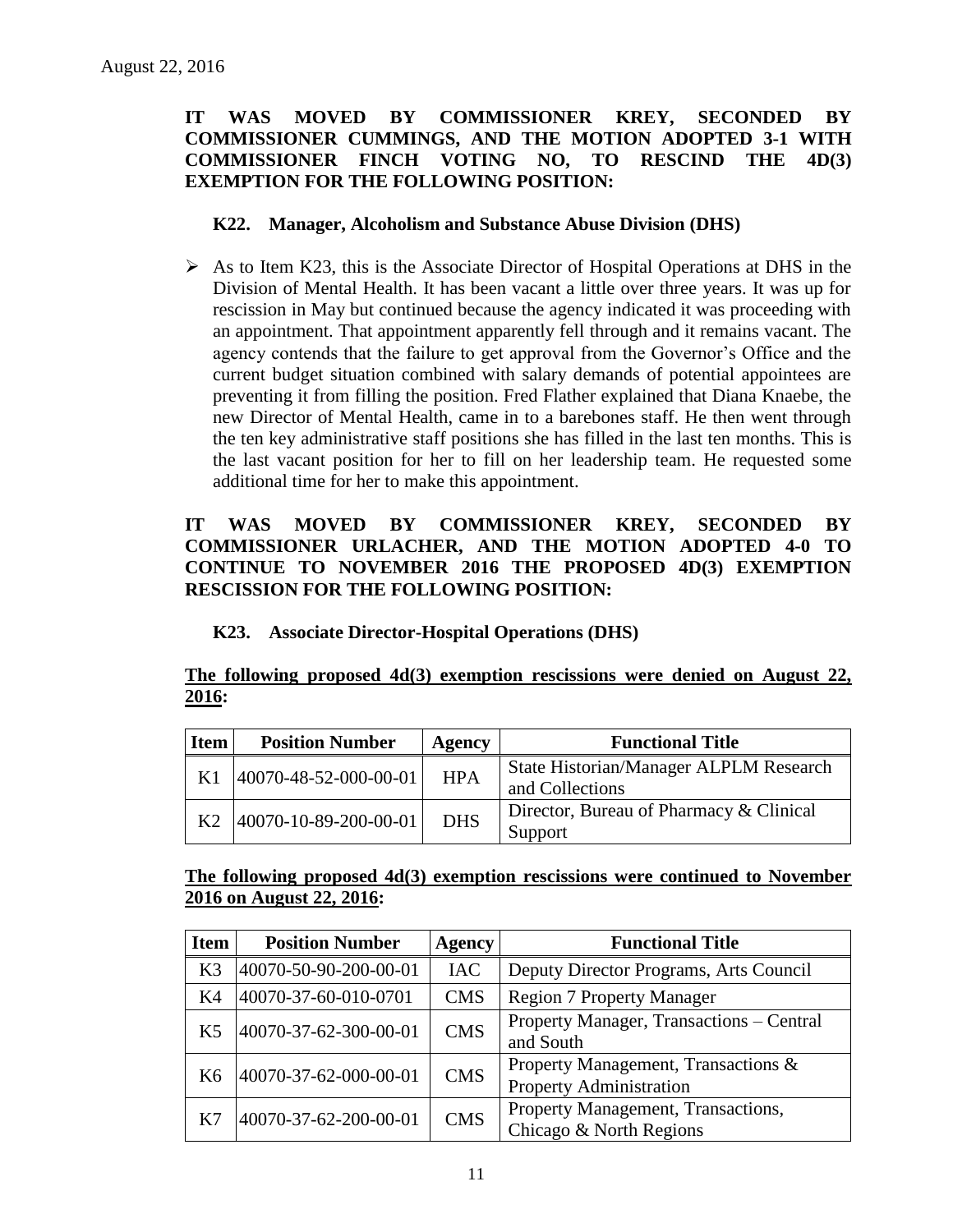| <b>Item</b>    | <b>Position Number</b>    | <b>Agency</b> | <b>Functional Title</b>                           |
|----------------|---------------------------|---------------|---------------------------------------------------|
| K8             | 40070-37-62-400-00-01     | <b>CMS</b>    | Property Management, Transactions &               |
|                |                           |               | Property Admin, Real Property                     |
| K <sub>9</sub> | 40070-37-80-000-00-01     | <b>CMS</b>    | Deputy Director-Office of Communication           |
|                |                           |               | & Information (IOCI)                              |
| K10            | 40070-37-80-100-01-01     | <b>CMS</b>    | <b>IOCI</b> Media Administrator-Aging             |
| K11            | 40070-37-80-100-01-03     | <b>CMS</b>    | <b>IOCI</b> Media Administrator-Commerce and      |
|                |                           |               | <b>Economic Opportunity</b>                       |
| K12            | 40070-37-80-100-01-08     | <b>CMS</b>    | <b>IOCI</b> Media Administrator-Financial &       |
|                |                           |               | Professional Regulation / Revenue                 |
| K13            | 40070-37-80-100-01-10     | <b>CMS</b>    | <b>IOCI</b> Media Administrator-Human Rights      |
| K14            | 40070-37-80-100-01-13     | <b>CMS</b>    | <b>IOCI</b> Media Administrator–Corrections       |
| K15            | 40070-37-80-100-01-15     | <b>CMS</b>    | <b>IOCI</b> Media Administrator–Labor and         |
|                |                           |               | Workers' Compensation Commission                  |
| K16            | 40070-37-80-100-01-16     | <b>CMS</b>    | <b>IOCI</b> Media Administrator-Public Health     |
| K17            | 40070-37-80-100-01-17     | <b>CMS</b>    | <b>IOCI</b> Media Administrator-Public Health     |
| <b>K18</b>     | 40070-37-80-100-01-26     | <b>CMS</b>    | <b>IOCI</b> Media Administrator-Healthcare        |
| K19            | 40070-37-80-100-01-27     | <b>CMS</b>    | <b>IOCI</b> Media Administrator-Transportation    |
| K20            | 40070-37-80-100-01-28     | <b>CMS</b>    | <b>IOCI</b> Media Administrator–Emergency         |
|                |                           |               | Management                                        |
| K21            | 40070-37-80-100-01-29     | <b>CMS</b>    | <b>IOCI</b> Media Administrator-Veterans'         |
|                |                           |               | <b>Affairs</b>                                    |
| K23            | $ 40070-10-76-100-00-01 $ | <b>DHS</b>    | <b>Associate Director for Hospital Operations</b> |

#### **The following 4d(3) exemption was rescinded on August 22, 2016:**

| <b>Item</b> | <b>Position Number</b>      | Agency     | <b>Functional Title</b>                                    |
|-------------|-----------------------------|------------|------------------------------------------------------------|
|             | $K22$ 40070-10-40-000-00-01 | <b>DHS</b> | Manager, Alcoholism and Substance<br><b>Abuse Division</b> |

# VI. CLASS SPECIFICATIONS

#### **A. Governing Rule – Section 1.45 Classification Plan**

The Commission will review the class specifications requiring Commission approval under the Classification Plan and will approve those that meet the requirements of the Personnel Code and Personnel Rules and conform to the following accepted principles of position classification:

- a) The specifications are descriptive of the work being done or that will be done;
- b) Identifiable differentials are set forth among classes that are sufficiently significant to permit the assignment of individual positions to the appropriate class;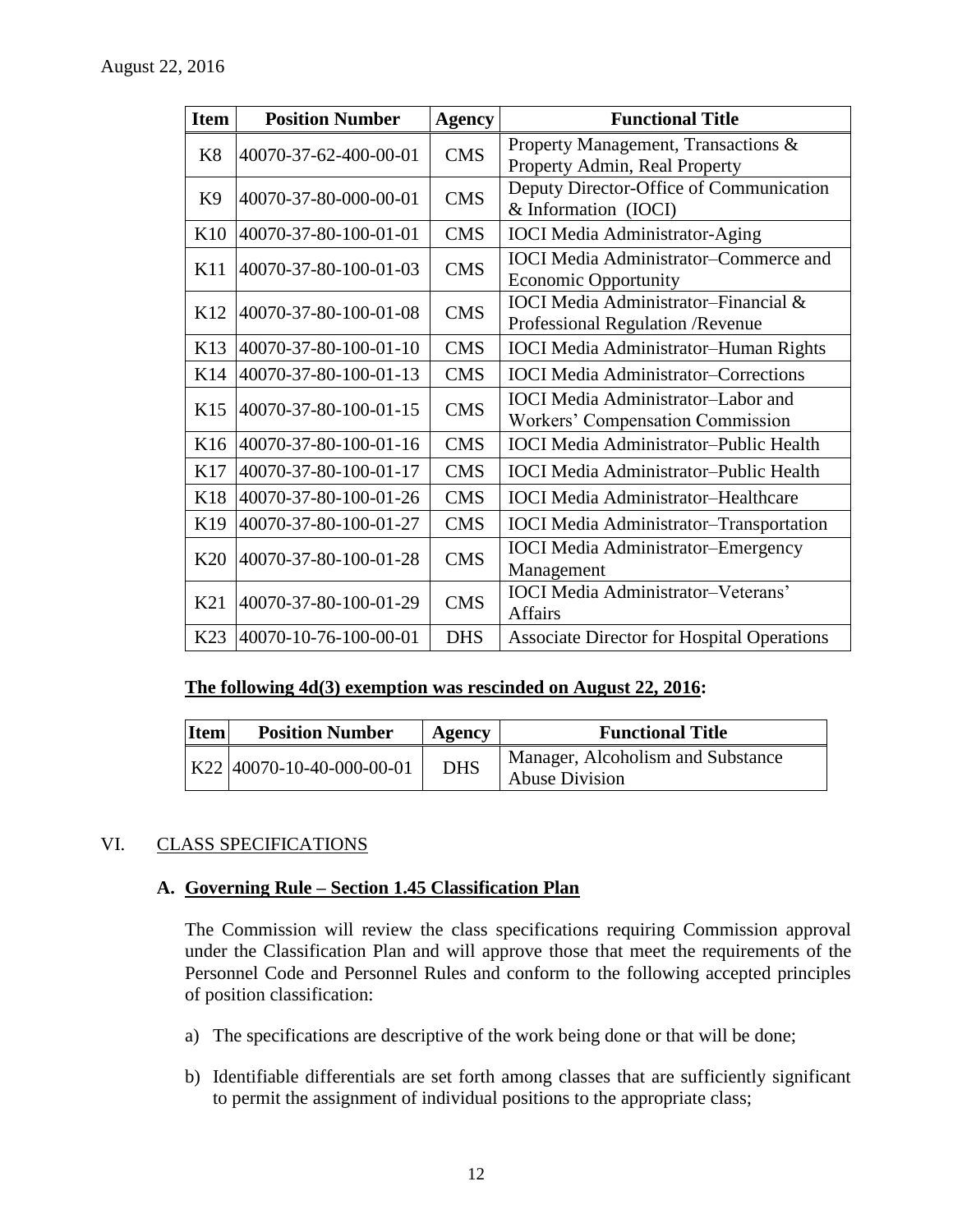- c) Reasonable career promotional opportunities are provided;
- d) The specifications provide a reasonable and valid basis for selection screening by merit examinations;
- e) All requirements of the positions are consistent with classes similar in difficulty, complexity and nature of work.

#### **B. None submitted**

**IT WAS MOVED BY COMMISSIONER URLACHER, SECONDED BY COMMISSIONER CUMMINGS, AND THE MOTION ADOPTED 4-0 TO DISAPPROVE ANY CLASS SPECIFICATIONS RECEIVED BY THE COMMISSION STAFF NOT CONTAINED IN THIS AGENDA TO ALLOW ADEQUATE STUDY.** 

#### VII. PERSONNEL RULES

#### **A. Civil Service Commission Governing Rule – Section 1.310 Personnel Rules**

The Commission has power to disapprove new rules or amendments to existing rules submitted by the Director of Central Management Services. Such proposed new rules or amendments of existing rules submitted to the Commission shall be accompanied by a report of proceedings attending the prior public hearing required by law with respect to them. If the Commission does not disapprove new rules or any amendment to existing rules within 30 days following the receipt from the Director of Central Management Services, the new rules or amendments have the force and effect of law after filing by the Director with the Secretary of State.

#### **B. None submitted**

**IT WAS MOVED BY COMMISSIONER KREY, SECONDED BY COMMISSIONER URLACHER, AND THE MOTION ADOPTED 4-0 TO DISAPPROVE ANY AMENDMENTS TO PERSONNEL RULES RECEIVED BY THE COMMISSION STAFF BUT NOT CONTAINED IN THIS AGENDA TO ALLOW ADEQUATE STUDY.** 

#### VIII. MOTION TO CLOSE A PORTION OF THE MEETING

**IT WAS MOVED BY COMMISSIONER CUMMINGS, SECONDED BY COMMISSIONER URLACHER, AND BY ROLL CALL VOTE THE MOTION ADOPTED 4-0 TO CLOSE A PORTION OF THE MEETING PURSUANT TO SUBSECTIONS 2(c)(1), 2(c)(4), AND 2(c)(11) OF THE OPEN MEETINGS ACT.**

| <b>SCHROEDER</b> |      | <b>CUMMINGS</b> | <b>YES</b> |
|------------------|------|-----------------|------------|
| <b>FINCH</b>     | YES  | KREY            | YES        |
| <b>URLACHER</b>  | YES. |                 |            |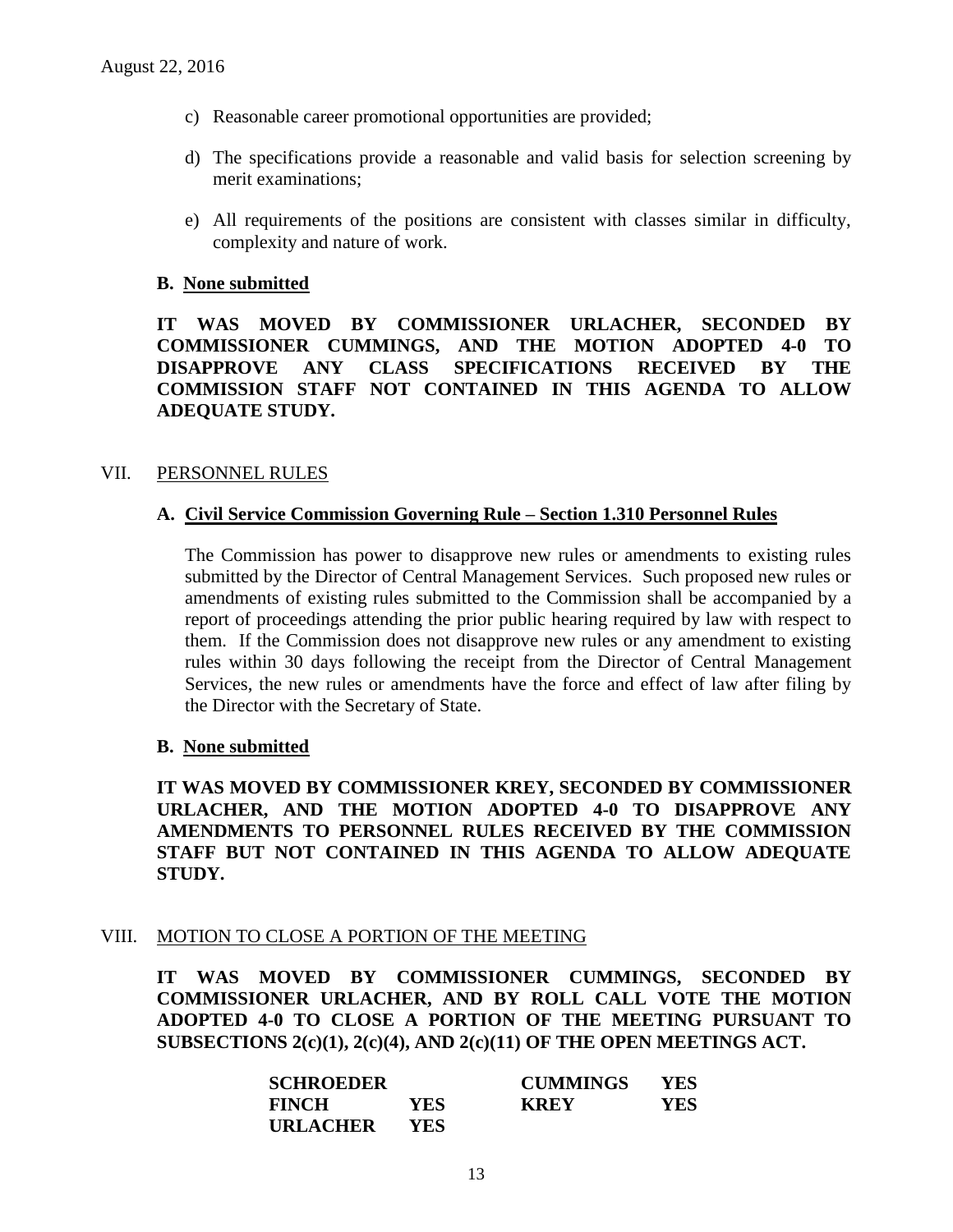### IX. RECONVENE THE OPEN MEETING

Upon due and proper notice the regular open meeting of the Illinois Civil Service Commission was reconvened at 607 East Adams Street, Suite 801, Springfield, Illinois at 2:10 p.m.

#### PRESENT

Anita M. Cummings, G.A. Finch, Susan Moylan Krey (by telephone) and Casey Urlacher, Commissioners; Daniel Stralka, Executive Director; and Andrew Barris, Assistant Executive Director and Jane Ryan, Exemption Monitor.

#### X. NON-MERIT APPOINTMENT REPORT

Set forth below is the number of consecutive non-merit appointments made by each agency as reported by Central Management Services:

| Agency                                  | 6/30/16      | 7/31/16        | 7/31/15           |
|-----------------------------------------|--------------|----------------|-------------------|
| Agriculture                             | 3            | 3              | 6                 |
| <b>Central Management Services</b>      | 8            | 6              |                   |
| <b>Children and Family Services</b>     | 2            |                |                   |
| <b>Emergency Management Agency</b>      | 1            | 1              | 0                 |
| <b>Employment Security</b>              | 3            | $\mathbf{2}$   |                   |
| Financial and Professional Regulation   | 2            | 1              | $\mathbf{0}$      |
| <b>Healthcare and Family Services</b>   | 5            | 5              | 4                 |
| <b>Historic Preservation Agency</b>     | 1            |                | $\mathbf{\Omega}$ |
| Human Rights Department                 | 1            |                | 0                 |
| Human Services                          | 14           | 9              | 4                 |
| Insurance                               | $\mathbf{2}$ |                |                   |
| <b>Natural Resources</b>                | 36           | 28             | 35                |
| Revenue                                 | 0            | 0              | 6                 |
| <b>State Fire Marshal</b>               | 0            |                | $\mathbf{0}$      |
| <b>State Retirement Systems</b>         | 4            | $\overline{2}$ | 5                 |
| <b>Workers' Compensation Commission</b> | 3            | 3              | 0                 |
| <b>Totals</b>                           | 85           | 65             | 63                |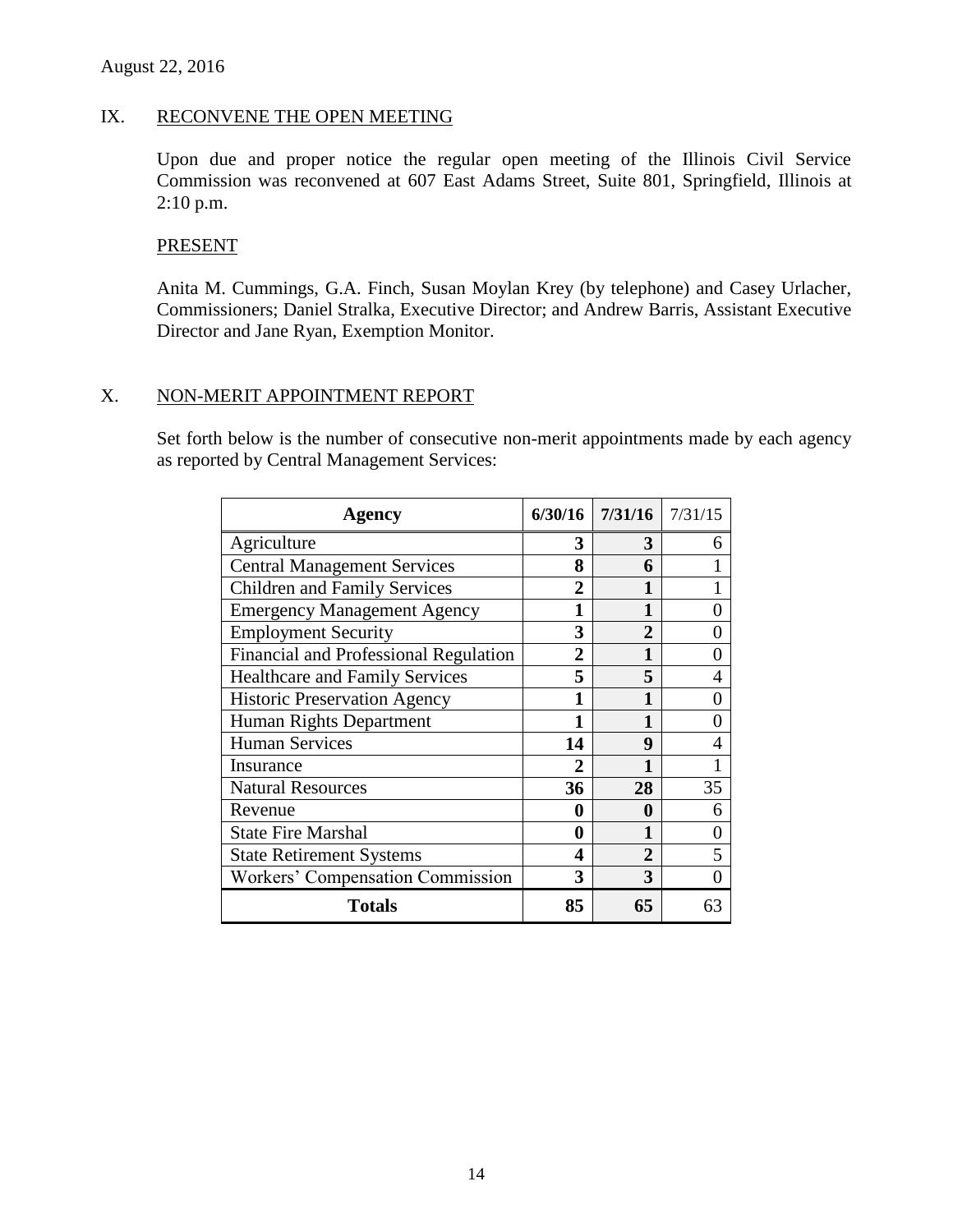# XI. INTERLOCUTORY APPEAL

### **RV-40-16**

|          | Employee   Luis Camacho                           | <b>Appeal Date</b>       | 3/24/16                                                          |
|----------|---------------------------------------------------|--------------------------|------------------------------------------------------------------|
| Agency   | Transportation                                    | <b>Decision Date</b>     | 7/26/16                                                          |
| Type     | <b>Rule Violation</b>                             | ALJ                      | <b>Andrew Barris</b>                                             |
| Issue(s) | Motion to Dismiss-no<br>jurisdiction (exempt from | Proposal for<br>Decision | Dismissed subject to approval<br>of Commission; no jurisdiction. |
|          | Personnel Code)                                   |                          |                                                                  |

# **IT WAS MOVED BY COMMISSIONER URLACHER, SECONDED BY FINCH, AND BY ROLL CALL VOTE OF 4-0 THE MOTION ADOPTED TO AFFIRM AND ADOPT THE PROPOSAL FOR DECISION OF THE ADMINISTRATIVE LAW JUDGE TO DISMISS THE APPEAL FOR NO JURISDICTION.**

| <b>SCHROEDER</b> |      | <b>CUMMINGS</b> | <b>YES</b> |
|------------------|------|-----------------|------------|
| <b>FINCH</b>     | YES. | <b>KREY</b>     | YES        |
| <b>URLACHER</b>  | YES. |                 |            |

### XII. PUBLICLY ANNOUNCED DECISION RESULTING FROM APPEAL

#### **RV-41-16**

| Employee | Jeffrey Magelitz                         | <b>Appeal Date</b>   | 4/07/16              |
|----------|------------------------------------------|----------------------|----------------------|
| Agency   | <b>Human Services</b>                    | <b>Decision Date</b> | 7/26/16              |
| Type     | <b>Rule Violation</b>                    | ALJ                  | <b>Andrew Barris</b> |
|          | Allegation(s)   Violated Section 302.785 | Proposal for         | No violation.        |
|          | (suspension pending judicial verdict)    | Decision             |                      |

**IT WAS MOVED BY COMMISSIONER URLACHER, SECONDED BY COMMISSIONER KREY, AND BY ROLL CALL VOTE OF 4-0 THE MOTION ADOPTED TO AFFIRM AND ADOPT THE PROPOSAL FOR DECISION OF THE ADMINISTRATIVE LAW JUDGE THAT THE PETITIONER HAS NOT PROVEN BY A PREPONDERANCE OF THE EVIDENCE THAT A VIOLATION OF THE PERSONNEL CODE OR PERSONNEL RULES OCCURRED AS ALLEGED.**

| <b>SCHROEDER</b> |      | <b>CUMMINGS</b> | <b>YES</b> |
|------------------|------|-----------------|------------|
| <b>FINCH</b>     | YES. | <b>KREY</b>     | YES        |
| <b>URLACHER</b>  | YES. |                 |            |